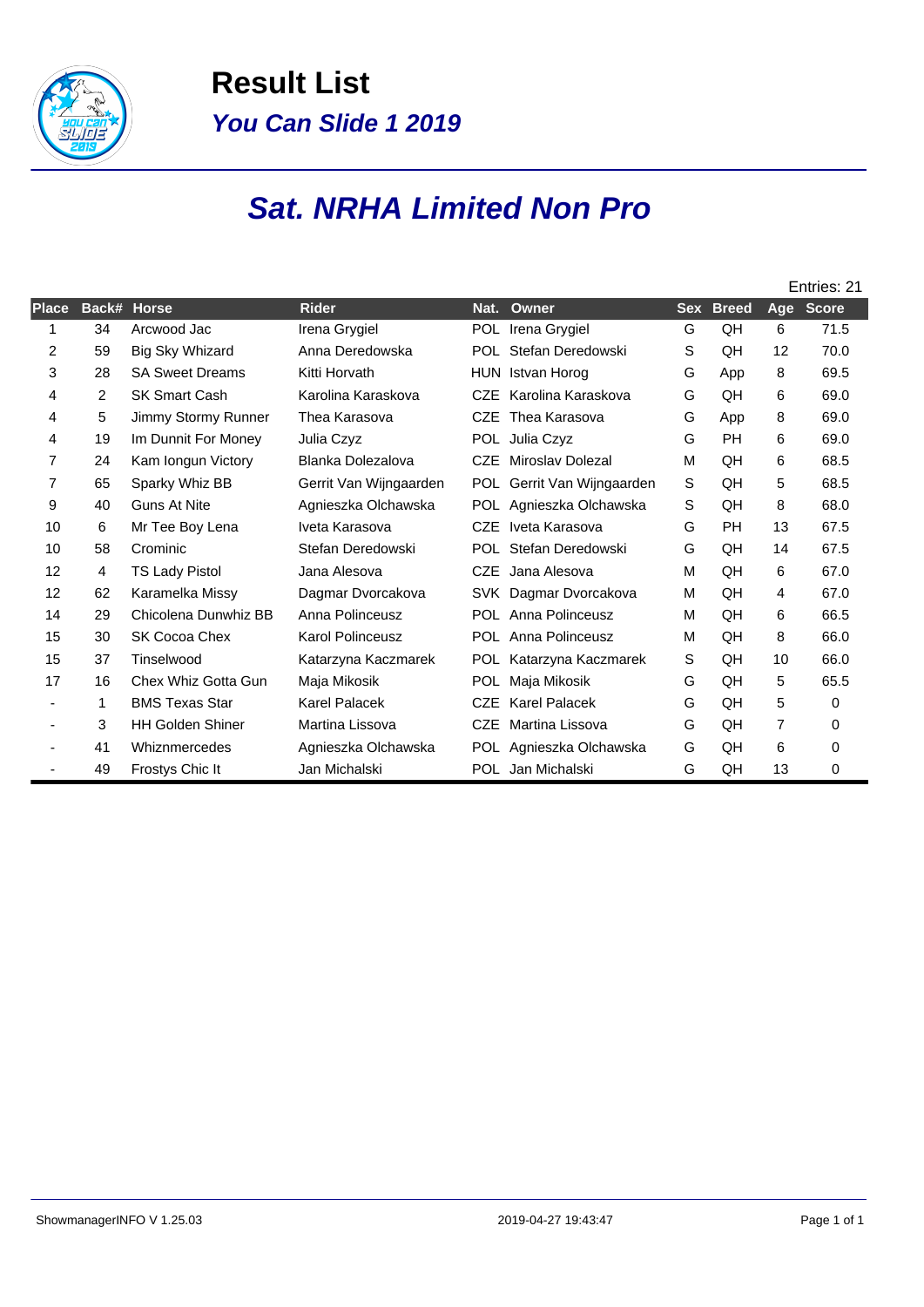|                                       |                                                                                                                  | <b>NRHA JUDGES SCORE CARD</b> | Judge Doualas Allen (Judge 1) |                |                                                                                        |                                                                                                                                                                                  |                |                 |               |         |               |              |  |
|---------------------------------------|------------------------------------------------------------------------------------------------------------------|-------------------------------|-------------------------------|----------------|----------------------------------------------------------------------------------------|----------------------------------------------------------------------------------------------------------------------------------------------------------------------------------|----------------|-----------------|---------------|---------|---------------|--------------|--|
| Event                                 |                                                                                                                  |                               |                               |                | You Can Slide 1 2019 _________ Date 4/27/2019 Class _____________ NRHA Limited Non Pro |                                                                                                                                                                                  |                |                 |               |         | Pattern 6     |              |  |
|                                       | MANEUVERS SCORES: -1 1/2 Extremely Poor -1 Very Poor -1/2 Poor 0 Correct +1/2 Good +1 Very Good +1 1/2 Excellent |                               |                               |                |                                                                                        |                                                                                                                                                                                  |                |                 |               |         |               |              |  |
| MANEUVER<br>DESCRIPTION<br>${\sf RS}$ |                                                                                                                  |                               | LS                            |                |                                                                                        | $\begin{array}{c c c c} \text{LC} & \text{RC} & \text{RCB} & \text{LRB} & \text{Stop} \\ \hline \text{IIs} & \text{IIs} & \text{RRB} & \text{LRB} & \text{Backup} & \end{array}$ |                |                 |               | PENALTY |               |              |  |
|                                       |                                                                                                                  | MANEUVER                      | 1                             | 2              | 3                                                                                      |                                                                                                                                                                                  | 5              | 6               | 7             | 8       | <b>TOTAL</b>  |              |  |
| <b>DRAW</b>                           | EXH#                                                                                                             | PENALTY                       |                               |                | 1/2                                                                                    |                                                                                                                                                                                  |                |                 |               |         |               | <b>SCORE</b> |  |
| 1                                     | 37                                                                                                               | <b>SCORE</b>                  |                               | $\sqrt{2}$     | 2                                                                                      |                                                                                                                                                                                  |                |                 |               |         | $\mathcal{P}$ |              |  |
| <b>DRAW</b>                           | EXH#                                                                                                             | PENALTY                       |                               |                |                                                                                        |                                                                                                                                                                                  |                |                 | O             |         |               | <b>SCORE</b> |  |
| $\overline{2}$                        | 41                                                                                                               | <b>SCORE</b>                  |                               | 12             | 12                                                                                     | l9                                                                                                                                                                               |                |                 |               |         |               |              |  |
| <b>DRAW</b>                           | EXH#                                                                                                             | PENALTY                       | 2/2                           |                |                                                                                        |                                                                                                                                                                                  |                |                 |               |         |               | <b>SCORE</b> |  |
| 3                                     | 24                                                                                                               | <b>SCORE</b>                  |                               | $+\frac{1}{2}$ |                                                                                        |                                                                                                                                                                                  | 2              |                 | $\mathcal{P}$ |         |               |              |  |
| <b>DRAW</b>                           | EXH#                                                                                                             | PENALTY                       |                               |                |                                                                                        |                                                                                                                                                                                  |                |                 | 2             |         |               | <b>SCORE</b> |  |
| 4                                     | 58                                                                                                               | SCORE                         |                               | 12             |                                                                                        |                                                                                                                                                                                  |                |                 |               |         |               |              |  |
| <b>DRAW</b>                           | EXH#                                                                                                             | PENALTY                       |                               |                |                                                                                        |                                                                                                                                                                                  |                |                 |               |         |               | <b>SCORE</b> |  |
| 5                                     | 34                                                                                                               | <b>SCORE</b>                  |                               |                |                                                                                        | $^{+}$<br>$\gamma$                                                                                                                                                               | Ιŋ             |                 | $\gamma$      |         |               |              |  |
| <b>DRAW</b>                           | EXH#                                                                                                             | PENALTY                       | O                             |                |                                                                                        |                                                                                                                                                                                  |                |                 |               |         |               | <b>SCORE</b> |  |
| 6                                     | $\mathbf{1}$                                                                                                     | <b>SCORE</b>                  |                               |                |                                                                                        |                                                                                                                                                                                  |                |                 |               |         |               |              |  |
| <b>DRAW</b>                           | EXH#                                                                                                             | PENALTY                       |                               |                |                                                                                        |                                                                                                                                                                                  |                |                 |               |         |               | <b>SCORE</b> |  |
| $\overline{7}$                        | 59                                                                                                               | SCORE                         | $+ / 2$                       | $+1/2$         |                                                                                        | - 12                                                                                                                                                                             | $\frac{1}{2}$  | 12              |               |         |               |              |  |
| <b>DRAW</b>                           | EXH#                                                                                                             | PENALTY                       |                               |                |                                                                                        |                                                                                                                                                                                  |                |                 |               |         |               | SCORE        |  |
| 8                                     | 29                                                                                                               | SCORE                         |                               |                | $-1/2$                                                                                 |                                                                                                                                                                                  | $-\frac{1}{2}$ | -12             |               |         |               | 100          |  |
| <b>DRAW</b>                           | EXH#                                                                                                             | <b>PENALTY</b>                |                               | $\sqrt{2}$     |                                                                                        |                                                                                                                                                                                  |                |                 |               |         |               | <b>SCORE</b> |  |
| 9                                     | 28                                                                                                               | <b>SCORE</b>                  | 1/2                           |                |                                                                                        |                                                                                                                                                                                  |                | $+ \frac{1}{2}$ |               |         |               |              |  |
| <b>DRAW</b>                           | EXH#                                                                                                             | PENALTY                       |                               | $\frac{1}{2}$  |                                                                                        |                                                                                                                                                                                  |                |                 | 0             |         |               | <b>SCORE</b> |  |
| 10                                    | 3                                                                                                                | <b>SCORE</b>                  | 0                             |                | $+\frac{1}{2}$                                                                         | $+1/2$                                                                                                                                                                           |                | $\frac{1}{2}$   |               |         |               |              |  |

Judge's Signature

Dony allen

Created by ShowmanagerINFO V 1.25.03 (20:51:52)

Page 1 of 3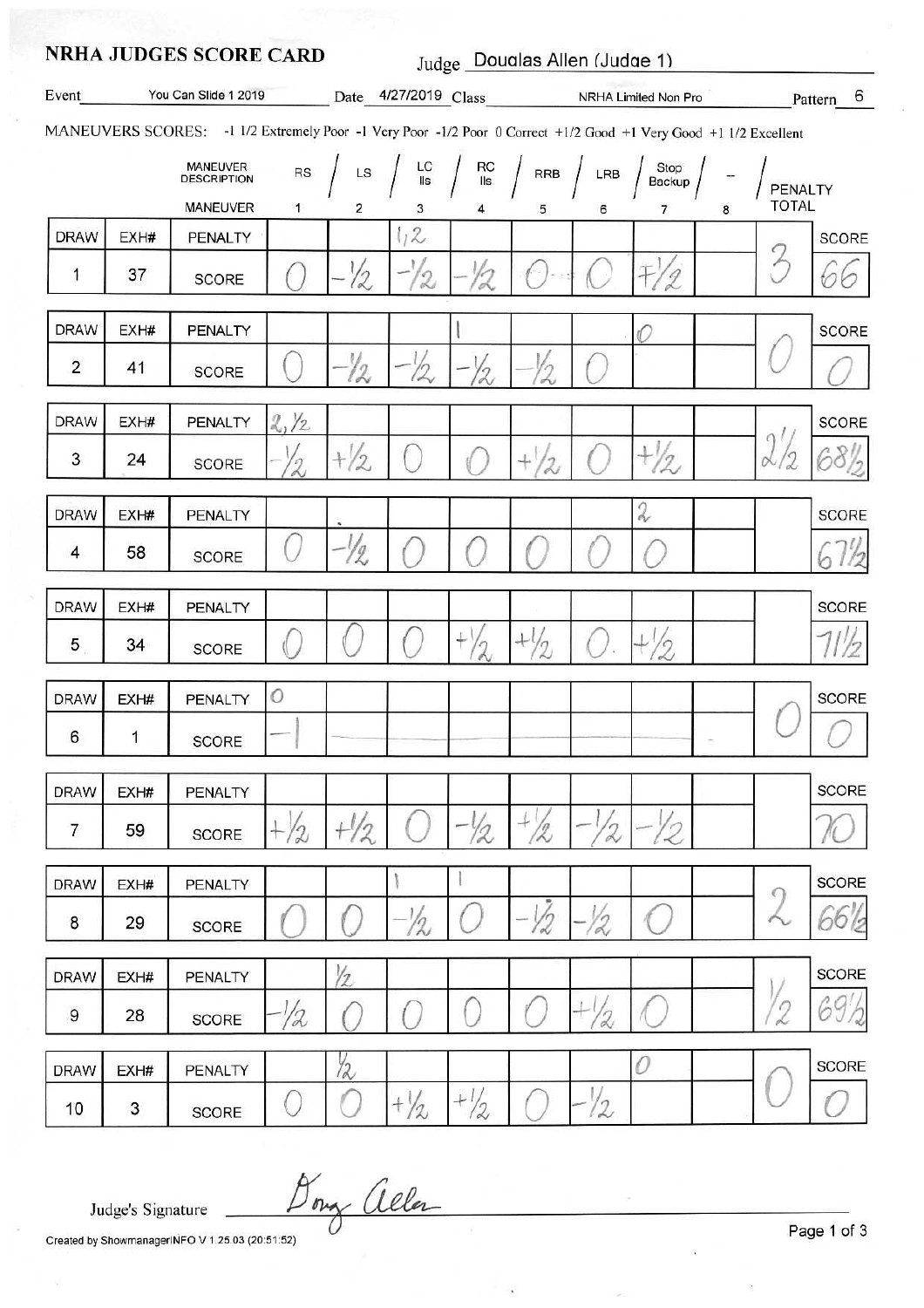## **NRHA JUDGES SCORE CARD** Judge Doualas Allen (Judge 1)

Date 4/27/2019 Class NRHA Limited Non Pro Event You Can Slide 1 2019 6 Pattern

MANEUVERS SCORES: -1 1/2 Extremely Poor -1 Very Poor -1/2 Poor 0 Correct +1/2 Good +1 Very Good +1 1/2 Excellent

|             |                | <b>MANEUVER</b><br><b>DESCRIPTION</b><br><b>MANEUVER</b> | RS<br>1 | LS<br>2      | $LC$<br>$IIs$<br>3 | RC<br>IIs<br>4 | ${\sf RRB}$<br>5 | LRB                        | Stop<br>Backup | 8 | PENALTY<br><b>TOTAL</b> |              |
|-------------|----------------|----------------------------------------------------------|---------|--------------|--------------------|----------------|------------------|----------------------------|----------------|---|-------------------------|--------------|
| <b>DRAW</b> | EXH#           | PENALTY                                                  | 12      |              |                    |                |                  | 6                          | 7              |   |                         | <b>SCORE</b> |
| 11          | 4              | SCORE                                                    | $- / 2$ | $-1$<br>12   |                    |                | - 12 %           | ò.                         |                |   | 72                      | Ý.           |
| <b>DRAW</b> | EXH#           | PENALTY                                                  |         |              |                    |                |                  |                            |                |   |                         | <b>SCORE</b> |
| 12          | 5              | <b>SCORE</b>                                             |         | $-1/2$       |                    |                |                  |                            |                |   |                         | 69           |
| <b>DRAW</b> | EXH#           | PENALTY                                                  |         |              |                    |                |                  | $\boldsymbol{\mathcal{X}}$ |                |   |                         | <b>SCORE</b> |
| 13          | 30             | <b>SCORE</b>                                             |         | 12           |                    |                | 2                | -12                        | 12             |   | 9<br>Á                  | 66           |
| <b>DRAW</b> | EXH#           | PENALTY                                                  |         |              |                    |                |                  |                            |                |   |                         | <b>SCORE</b> |
| 14          | 6              | <b>SCORE</b>                                             | $-72$   | $2^{\prime}$ |                    | 12             | 12               | 12                         |                |   |                         | 6            |
| <b>DRAW</b> | EXH#           | PENALTY                                                  |         | /2           |                    |                |                  |                            |                |   |                         | SCORE        |
| 15          | 65             | <b>SCORE</b>                                             |         |              | '2                 |                | 1/2              |                            |                |   | K                       |              |
| <b>DRAW</b> | EXH#           | PENALTY                                                  |         | 1/2          | $\mathcal{O}$      |                |                  |                            |                |   | ŀ                       | SCORE        |
| 16          | 49             | SCORE                                                    |         | 72           |                    |                |                  |                            |                |   |                         |              |
| <b>DRAW</b> | EXH#           | PENALTY                                                  |         |              |                    |                |                  |                            |                |   |                         | SCORE        |
| 17          | $\overline{c}$ | <b>SCORE</b>                                             |         |              | $-\frac{1}{2}$     |                | 12               |                            |                |   |                         | 69           |
| <b>DRAW</b> | EXH#           | PENALTY                                                  | 12      |              |                    |                |                  |                            |                |   |                         | <b>SCORE</b> |
| 18          | 40             | <b>SCORE</b>                                             |         |              | $-y_2$             |                | 2                | -Y2                        |                |   |                         |              |
| <b>DRAW</b> | EXH#           | PENALTY                                                  |         |              | 1,2                |                |                  |                            |                |   |                         | <b>SCORE</b> |
| 19          | 16             | <b>SCORE</b>                                             |         |              | 2                  |                | 12               |                            | $\sqrt{2}$     |   | $\mathcal{P}$           |              |
| <b>DRAW</b> | EXH#           | PENALTY                                                  |         |              |                    |                |                  |                            |                |   |                         | SCORE        |
| 20          | 19             | <b>SCORE</b>                                             |         | $-1/2$       |                    |                |                  |                            | $-1/2$         |   |                         | h            |

Judge's Signature

Created by ShowmanagerINFO V 1.25.03 (20:51:52)

my allen